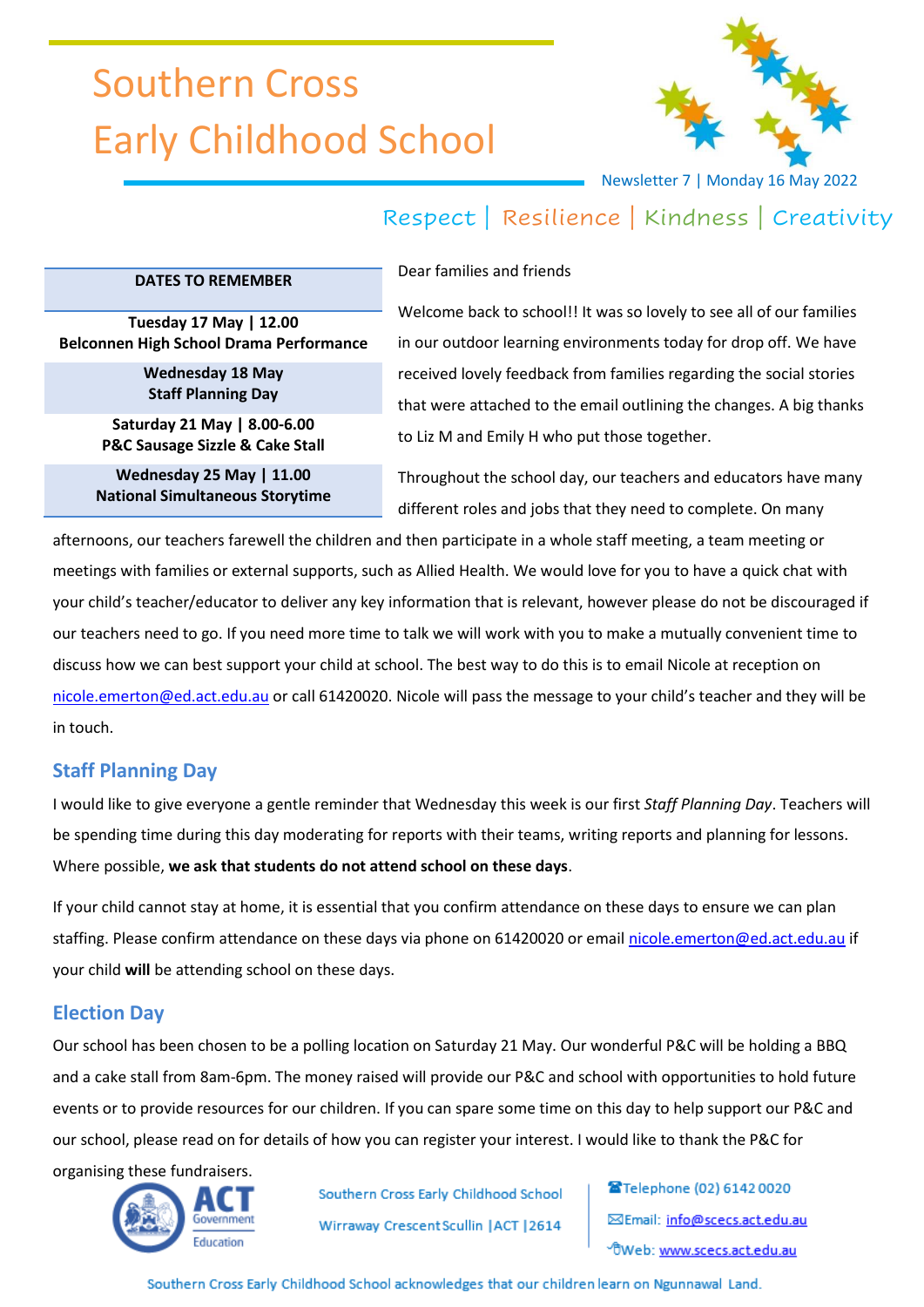## **National Simultaneous Storytime**

On Wednesday 25 May, our school will be taking part in National Simultaneous Storytime. This event is held annually and is organised by the Australian Library and Information Association (ALIA). Every year a picture book, written and illustrated by Australians, is read simultaneously in libraries, schools and homes all over the country! This year, the chosen book is Family Tree, written by Josh Pyke and illustrated by Ronojoy Ghosh.

At 11am on Wednesday Week 5, all of our children will be involved in reading this book with the teachers. If you would like to continue the learning with your child at home, there are some resources here: [https://www.alia.org.au/nss.](https://www.alia.org.au/nss)

Warm regards Kelly

## From Southern Cross

### **Play Workshop - Year One & Two**

## The Inquiry Learning Cycle



This term in Play Workshop, year 1/2 have started exploring the big question 'What does it mean to be human?' The children have been learning more about how we can use the Inquiry Cycle to extend their learning. At this stage of the term, the children have been sharing the things they know about being human, who they are as a person and beginning to connect the things they know to what other people know.

Why not ask your child what they already know about what makes us human?





Here is some of our learning so far: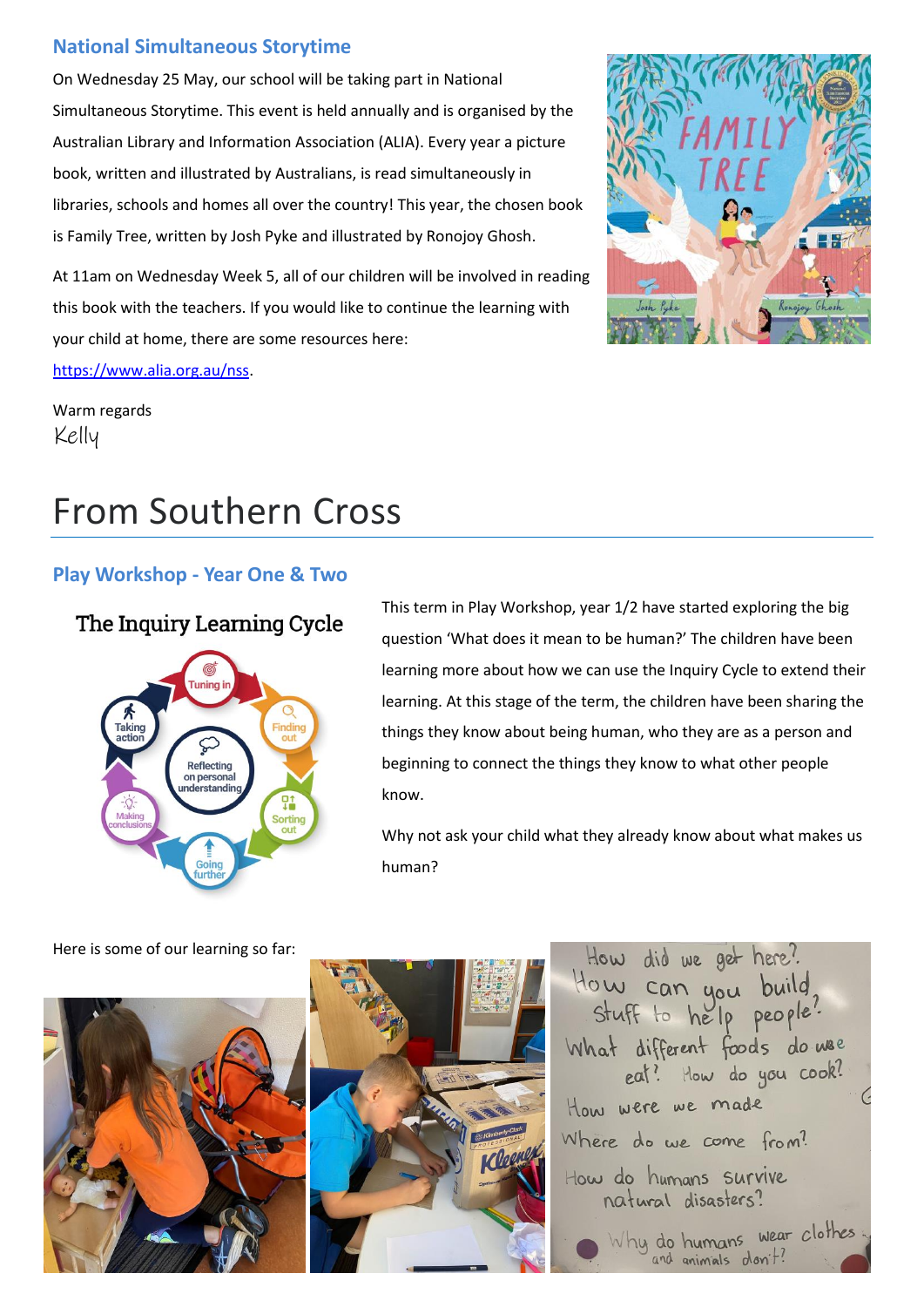

#### **Protective Behaviours**

Over the next term, children across P-2 are going to be getting smarter about the big idea of personal safety. Protective Behaviours is an education program that provides children and carers with information and strategies on how to identify and deal with unsafe and threatening situations. Protective Behaviours consists of ten lessons which will be taught across the school as part of our social and emotional learning program.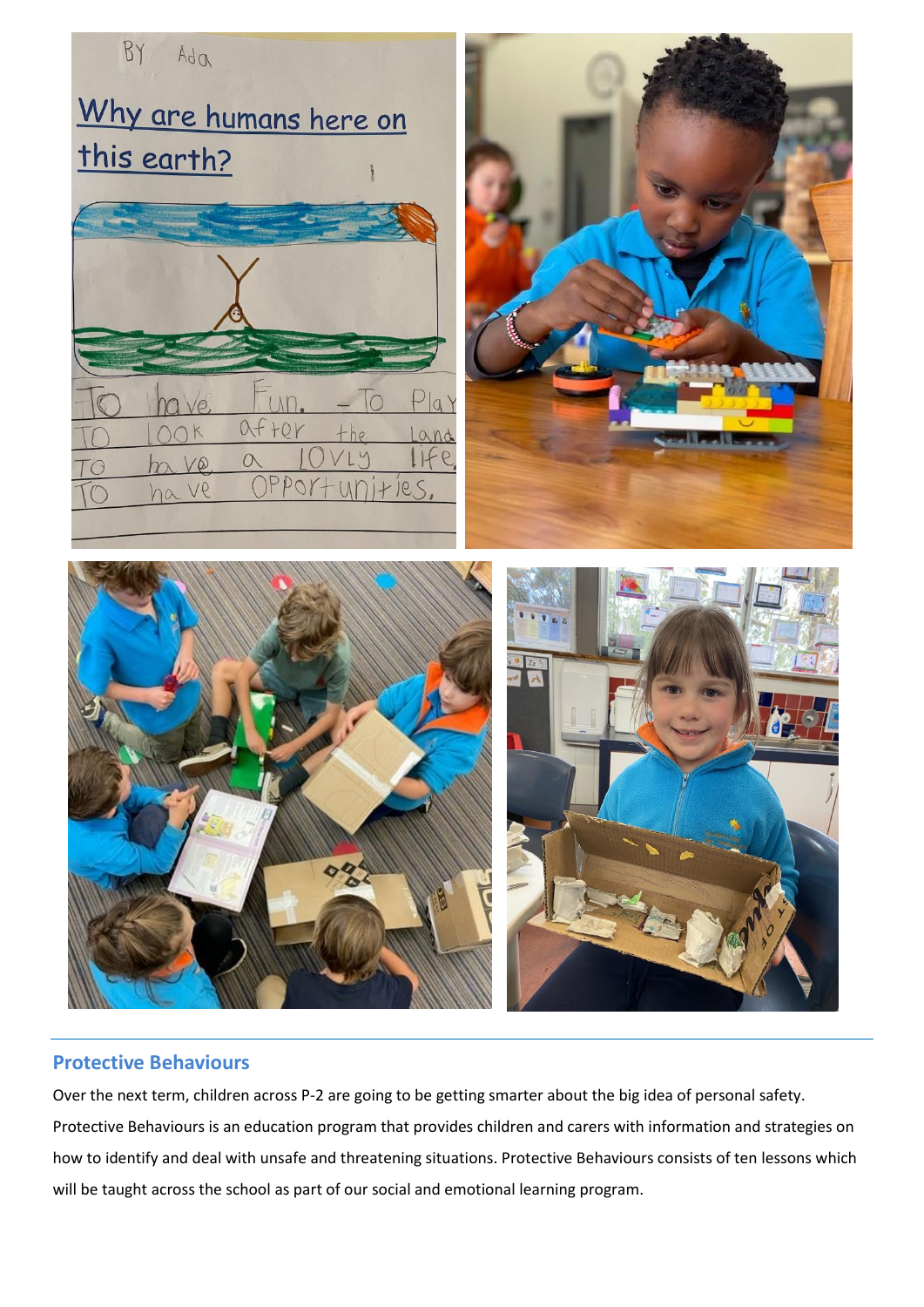### **Protective Behaviours Topics**

Theme 1: We all have the right to feel safe at all times.

| Lesson 1                                               | Lesson 2                                                                | Lesson 3                                                                                         | Lesson 4                               | Lesson 5                                         |
|--------------------------------------------------------|-------------------------------------------------------------------------|--------------------------------------------------------------------------------------------------|----------------------------------------|--------------------------------------------------|
| Theme 1                                                | Theme 1                                                                 | Theme 1                                                                                          | Theme 2                                | Theme 2                                          |
| Feelings and<br>feeling safe<br>Rights of the<br>child | Recognising early<br>warning signs<br>Early warning<br>signs and safety | Risk taking on<br>purpose and<br>keeping safe<br>Different people<br>have different<br>reactions | When to seek<br>help<br><b>Secrets</b> | <b>Networks</b><br><b>Networks</b><br>Invitation |
| Lesson 6<br>Theme 2                                    | Lesson 7                                                                | Lesson 8                                                                                         | Lesson 9                               | Lesson 10                                        |
| Review networks<br>Asking for help<br>Persistence      | Public and<br>Private<br>Safe and unsafe<br>touches                     | Relationships and<br>personal space                                                              | Saying no<br>Being assertive           | Revision of<br>themes and<br>concepts            |

Theme 2: We can talk with someone about anything, no matter what it is.

## **Belconnen High School Drama Performance**

#### **Tuesday 17 May – 12.00pm**

Year 9 and 10 students from Belconnen High School will be performing at Southern Cross as part of their Drama curriculum. The students will create and present a performance to reflect on the Harmony Day message of celebrating Australia's cultural diversity. Through the performance they will be highlighting diversity, inclusivity and respect using well-known fairy-tales with an emphasis on kindness and how to be kind to each other.



### **Scholastic Book Fair**

Children completed their wish lists for the Book Fair last week.

If you would like to purchase any of these books for your child please complete the payment details on the back of the form and send the slip back to school. Orders will then be packed and sent home with your child.

**Final day for ordering is Friday 20 May. Orders received after this date cannot be processed.**

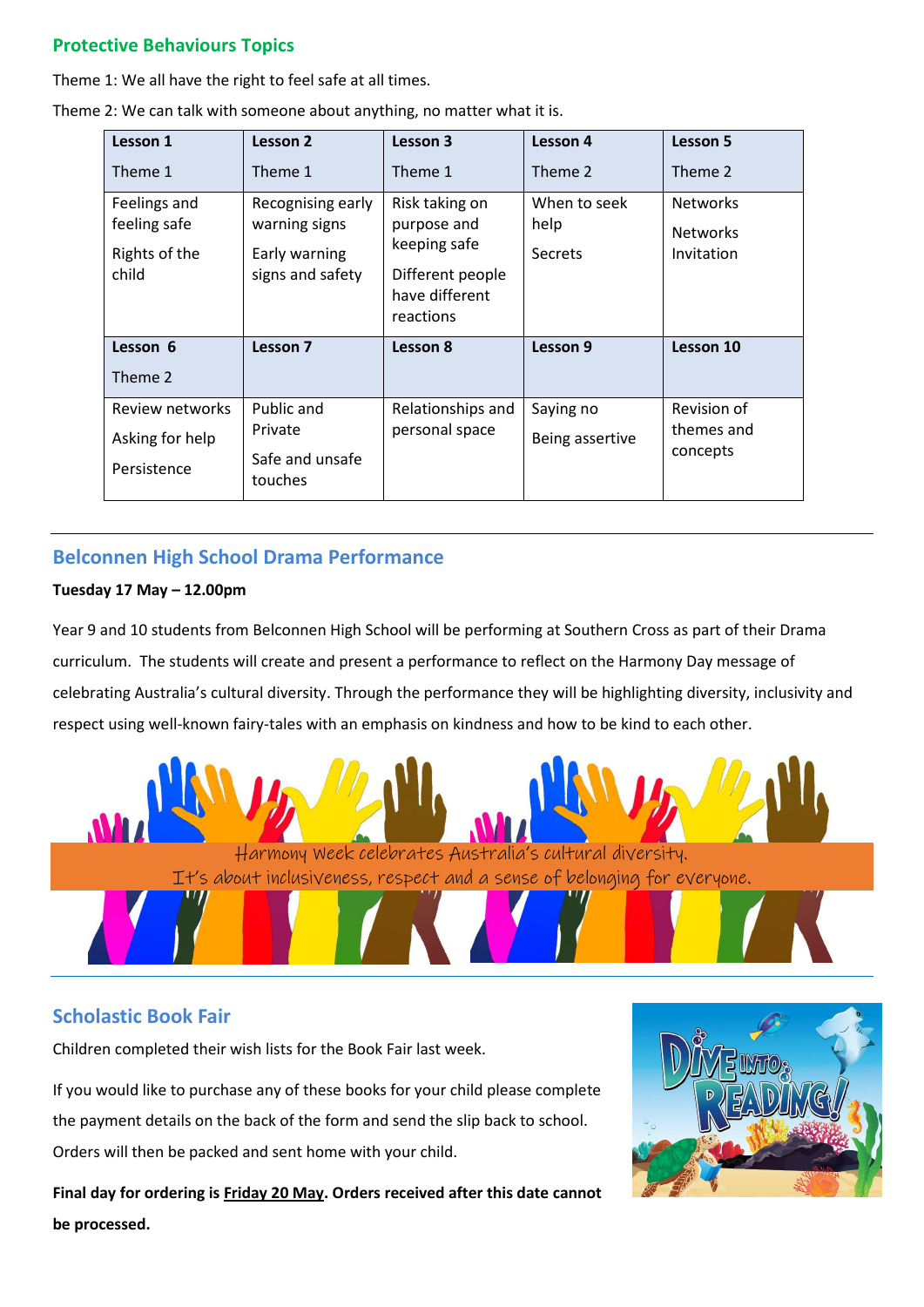## Anglicare

## **Staff Development**

Anglicare educators have been collaborating with the school in what they have been learning through the Protective Behaviours program this term and we have been extending on these themes within our before and after school programs.

We have been lucky enough to have three of our educators, Ioulia, Grace and Pooja, taking part in a wonderful professional development course, exploring how to incorporate their home languages into the educational programs. They have been collecting many ideas of fun ways to engage the children in exploring language and we look forward to seeing how the children respond to this over the coming weeks.

### **COVID-19 Plan**

In accordance with our centre's COVID-19 Plan, we ask that symptomatic children stay at home.

### **Common symptoms of COVID-19**

- fever or chills
- cough
- sore throat
- shortness of breath or difficulty breathing
- new loss of smell or taste
- runny or blocked nose

## **Other symptoms of COVID-19**

- muscle pain
- joint pain diarrhoea
- nausea
- headache
- vomiting
- loss of appetite
- fatigue
- unexplained chest pain
- conjunctivitis (eye infection

## **Wet/Dry Bag Fundraiser**

Once again, we are teaming up with Mama's Natural Magic for another round of Wet Dry Bags as a fundraiser for the service. Wet Dry Bags are used in place of plastic bags at the service for children's wet/soiled clothing. It is a far more sustainable option to plastic bags, as they can simply be washed and reused repeatedly. As a parent, I own several and have them hanging on my daughters school bag, one in the car with spare clothes in it, one in her swimming lesson bag, and a spare one for wherever else we need them. Any dirty clothes she accumulates throughout the day get placed in here, and then it all comes home to

be washed. 20% of each bag purchased comes directly back to the service to be able to purchase resources for the children.

When you place your order, please be sure to use the code **SCULLIN4.** This will ensure the fundraising code is active for the centre, and we receive 20% of all sales to spend directly on resources for the children. Orders close **Friday 20 May**, so be sure to get in before then!

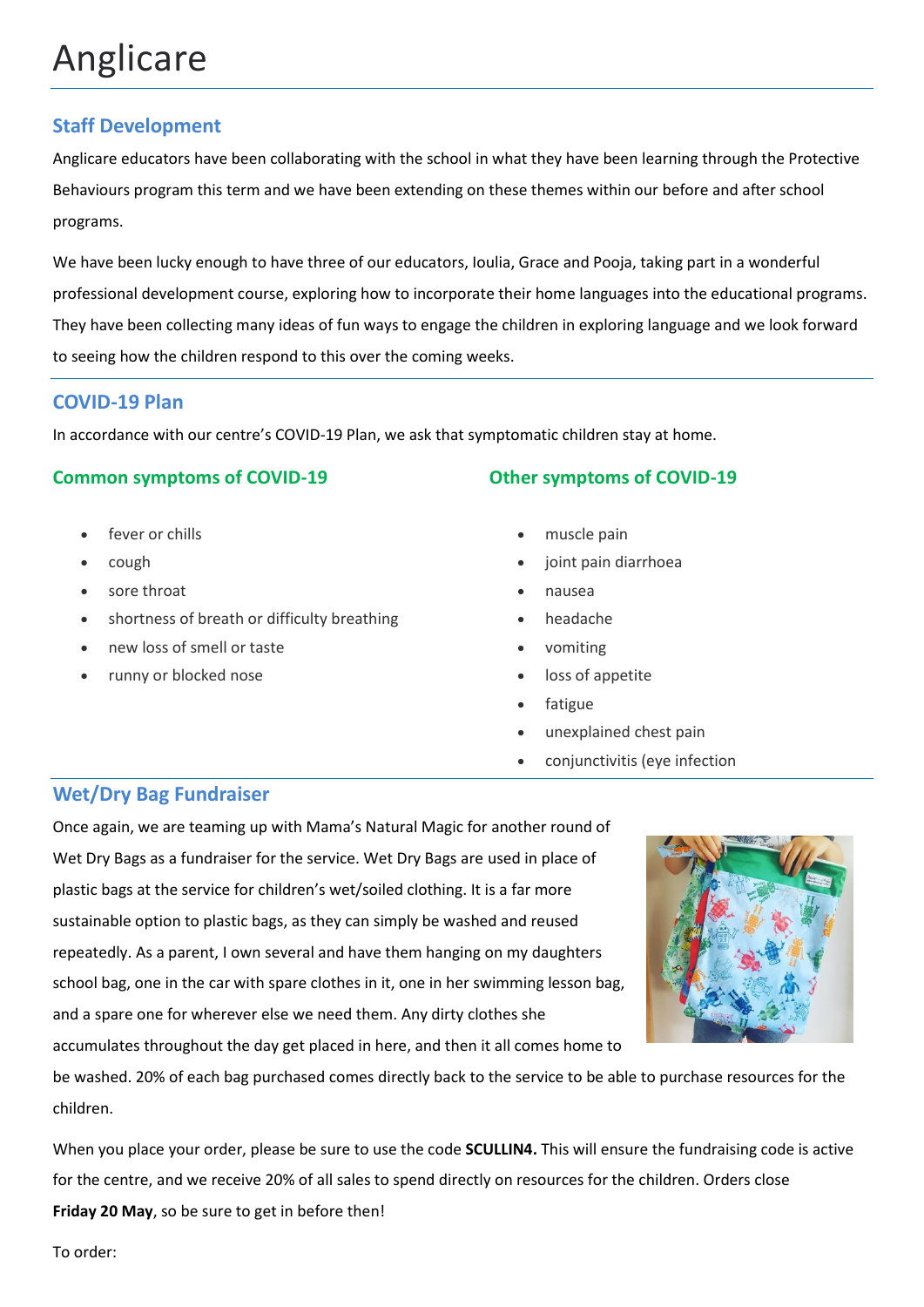- 1. Visit Mama's Natural Magic at [https://mamasnaturalmagic.com.au/fundraiser/](https://aus01.safelinks.protection.outlook.com/?url=https%3A%2F%2Fmamasnaturalmagic.com.au%2Ffundraiser%2F&data=05%7C01%7C%7Cfa528f7990634428811e08da2bdb5c96%7Cf1d4a8326c2144759bf48cc7e9044a29%7C0%7C0%7C637870519158631371%7CUnknown%7CTWFpbGZsb3d8eyJWIjoiMC4wLjAwMDAiLCJQIjoiV2luMzIiLCJBTiI6Ik1haWwiLCJXVCI6Mn0%3D%7C3000%7C%7C%7C&sdata=7o0mnctEjwXihAGe5QaGnNuBYMGDa8CZFXdfT%2BpClR0%3D&reserved=0)
- 2. Select which bags you would like to purchase and add to cart
- 3. Enter the code **SCULLIN4** into the coupon code box at the checkout
- 4. Ensure your child's name and classroom name are entered into the order note section.

## Southern Cross P&C

#### **Election Day BBQ and Cake Stall**

If you wish to help and support our P&C at the 2022 Election Day BBQ and Cake Stall, wait no longer!

Here's how you can help:

#### **1. Sign up to Volunteer on the day here:** [https://signup.com/go/PfWFFEX](https://aus01.safelinks.protection.outlook.com/?url=https%3A%2F%2Flinks.signup.com%2F%3Fref%3DR3MAAH3JV4k3o7pzECHhzG-hBpkmyeCtAQAAAGCcWdsExI41knQbuqZmbQ3iiiF9fFbEJ8WDUB_04kST7pndvMkd_EVS8ggsbfldppJu3W-BKjBkBb4snBAtmbxCc7d8BYGGgbID75LIcoY04XIobp1gRO_Zm3sWZum4c9bq1YrQkjOg94kTgDc4e0n_-b6tR-WqvXKIyIVY_ixIdQXDDzD8E3FTOCSYCglPriqy-TMpzpPHqlm6HKwpdAY&data=05%7C01%7C%7C344db0e34d4344bded4108da34670848%7Cf1d4a8326c2144759bf48cc7e9044a29%7C0%7C0%7C637879914398894191%7CUnknown%7CTWFpbGZsb3d8eyJWIjoiMC4wLjAwMDAiLCJQIjoiV2luMzIiLCJBTiI6Ik1haWwiLCJXVCI6Mn0%3D%7C3000%7C%7C%7C&sdata=dUe3AwK6JE5DLmTR0Vf4COrOBdDq92w5OQ8AMZtr39k%3D&reserved=0)

Thanks if you have signed up already but we really do need more volunteers to ensure the event is successful. If you can only join for a shorter amount of time, just let us know- we can still use your help!



#### **2. Bake for our cake stall!** We are asking for families to donate baked goods.

#### What we need

- Individual serve baked items (to minimise handling and keep covid safe)- think cupcakes, slices, biscuits, or pre-packaged cake slices, chocolate crackles etc. All items must be NUT FREE.
- Labels that identify the ingredients and the presence of any allergens (eggs, milk, fish, gluten and bee products).
- Provide your food in packaging to prevent contamination (plastic wrap, containers or other suitable protection).

#### How to donate these items

- Register your item by emailing [scecspandc@gmail.com](mailto:scecspandc@gmail.com) (this will help us plan what items we have).
- Drop items to us at the school:
	- o 4-6pm on Friday 20 May to the school community room
	- o 8am-9am on Saturday 21 May direct to the cake stall.

#### **3. Donate items to our raffle.**

#### What we need

• New gifts, vouchers and items to make hampers for our raffle. We hope to put several hampers together to raffle off- themes for our hampers are 'wellness', 'kids' and 'food'- but we are open to your ideas too!

#### How to donate these items

- Let us know what you can donate by emailing [scecspandc@gmail.com.](mailto:scecspandc@gmail.com)
- Drop items to us at the school via reception by 3:00pm Thursday 19 May

Patty and Katherine P&C Co-Presidents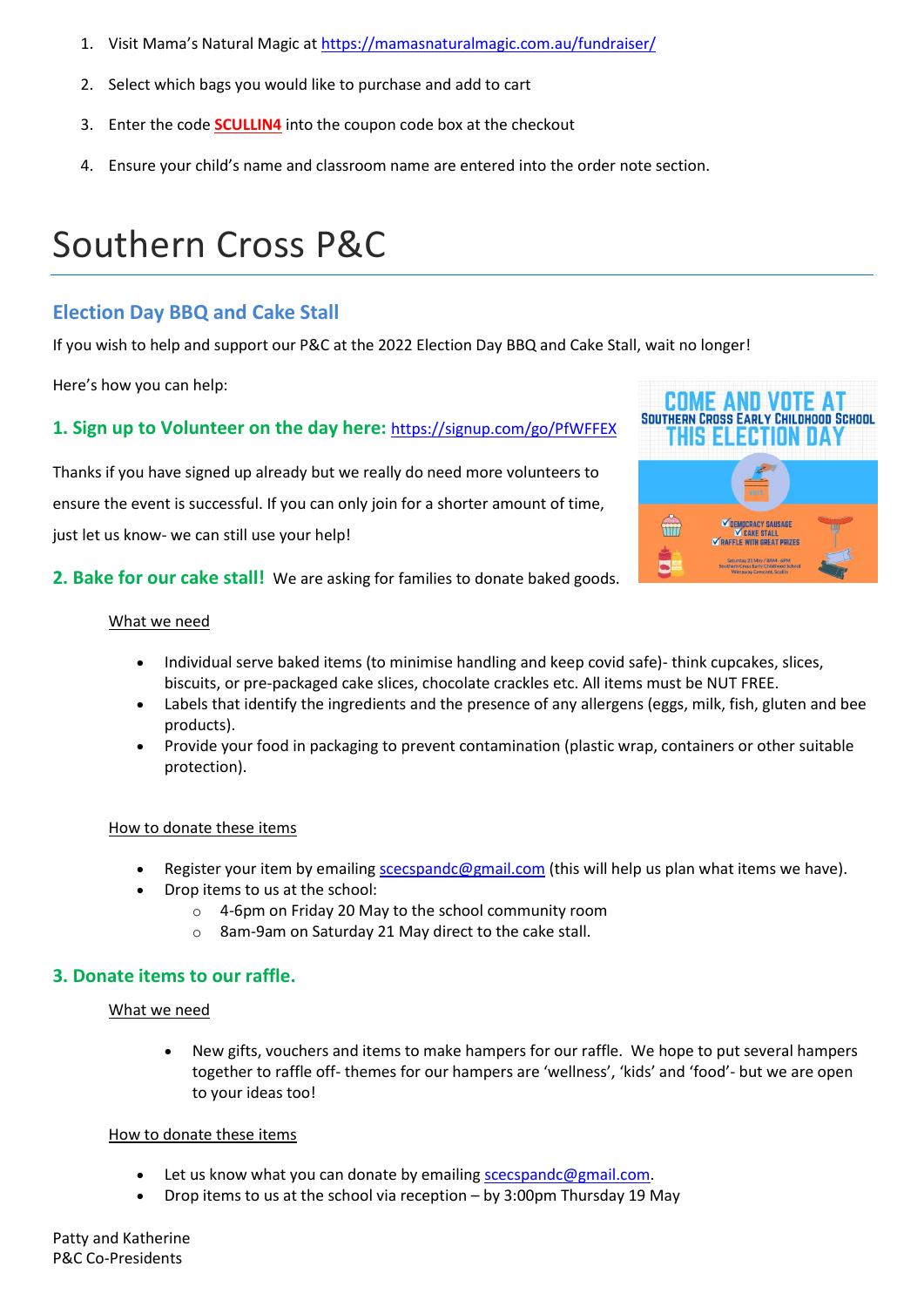## **ACT Nutrition Support Service**

#### **Smart Swaps**

Wondering what simple changes you could make to improve the quality of your diet without a complete rehaul? Look no further than our smart swaps and tips!

#### **Ingredient swaps**

Selecting healthier ingredients can have a significant impact on the nutritional quality of the dish. Use the table below to help swap to the healthier ingredient where possible.

| <b>SWAP THIS</b>                                                               | <b>FOR THIS</b>                                                                                  |  |  |  |
|--------------------------------------------------------------------------------|--------------------------------------------------------------------------------------------------|--|--|--|
| <b>Breads and Cereals</b>                                                      |                                                                                                  |  |  |  |
| White bread, rolls or bagels                                                   | Wholegrain, wholemeal varieties                                                                  |  |  |  |
| <b>Crackers and Savoury biscuits</b>                                           | Wholegrain varieties of plain crispbreads low<br>in salt and fat                                 |  |  |  |
| <b>Dairy Products</b>                                                          |                                                                                                  |  |  |  |
| Cream                                                                          | Evaporated milk, ricotta cheese                                                                  |  |  |  |
| Sour cream                                                                     | Natural yoghurt                                                                                  |  |  |  |
| <b>Meat and alternatives</b>                                                   |                                                                                                  |  |  |  |
| Meat with visible fat or skin on                                               | Lean skinless meat options                                                                       |  |  |  |
| Crumbed or battered meat and fish patties                                      | Fresh or frozen meat or fish fillets without<br>crumbs or batter                                 |  |  |  |
| Fatty processed meats such as pepperoni,<br>salami, mortadella                 | Skinless or turkey meat and lean processed<br>meat varieties                                     |  |  |  |
| <b>Oils, condiments, and spreads</b>                                           |                                                                                                  |  |  |  |
| Butter and butter blends, copha, dairy<br>blends, ghee, lard, palm oil, tallow | Poly or monounsaturated spreads, canola or<br>olive oil                                          |  |  |  |
| Coconut cream, milk                                                            | Evaporated milk with coconut essence                                                             |  |  |  |
| <b>Cream based dressings</b>                                                   | Dressings made with poly or<br>monounsaturated oils, lemon juice, balsamic<br>vinegar or yoghurt |  |  |  |

#### **Tips for using less sugar**

- Add vanilla, cinnamon or ground cloves for extra flavour.
- Add dried and fresh fruits to muffins, cakes, pikelets for added sweetness.
- If using canned fruit, choose fruit in natural juice and drain before use.
- Stew fruit without sugar, if fruit is tart (e.g. plum or rhubarb) add an apple for sweetness.

#### **Tips for using less salt**

Avoid adding salt during cooking or at the table.